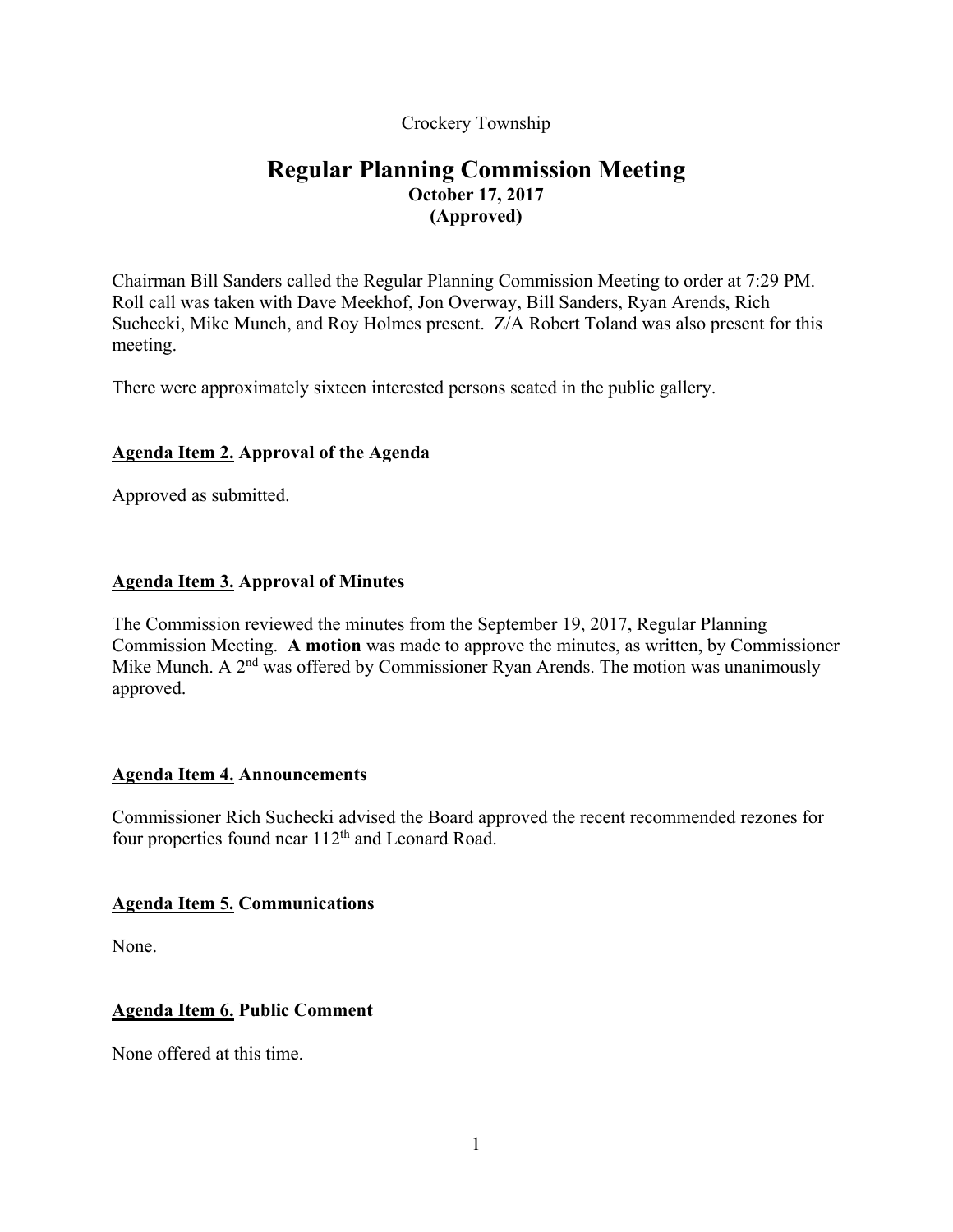# **Agenda Item 7. Action Items**

## A. Lemmen – Rezoning – Public Hearing.

Documents provided to the Commission for this public hearing include; (1) a Planning and Zoning Review by Z/A Toland, dated October 17, 2017, discussing a rezone request for Parcel #70-04- 14-400-005 and 70-04-14-300-025, (2) a color aerial showing the subject parcels and surrounding parcels, and (3) a Crockery Township Zoning Application signed by Tammy Lemmen, dated September 8, 2017.

The Planning Commission has received a request from Tammy Lemmen to rezone parcels #70- 04-14-400-005 (32.32 acres) and #70-04-14-300-025 (17.03 acres) located at 10669 Cleveland Street, from R-1 Low Density Single-Family Residential to Ag-2 Rural/Agricultural Preserve. This request is consistent with the Township's Master Plan.

Ms. Tammy Lemmen was present for this hearing.

Chairman Bill Sanders opened the public hearing in this matter.

Mr. Toland provided a lead-in to this discussion, describing the two parcels, their location, and advised Ms. Lemmen's request was consistent with the Township's Master Plan (future land use).

Chairman Sanders asked for public comment. No public comments were offered.

Ms. Lemmen stated she does not wish to split up her land and prefers to utilize the land for the keeping of animals.

After a brief discussion Commissioner Ryan Arends made **a motion**, via resolution, to recommend to the Township Board that parcels #70-04-14-400-005 (32.32 acres) and #70-04-14-300-025 (17.03 acres) located at 10669 Cleveland Street, be rezoned from R-1 Low Density Single-Family Residential to Ag-2 Rural/Agricultural Preserve. A 2<sup>nd</sup> was offered by Commissioner Roy Holmes. The motion was unanimously approved by the Commission.

#### B. Vargo – Minor Mineral Removal – Public Hearing.

Documents provided to the Commission for this action include; (1) a color aerial of Parcel #70- 04-30-100-028 and surrounding parcels, (2) a site plan by CJD Farm Consulting, Inc., 4328 3 Mile Road, NW, #300, Grand Rapids, Michigan, by Dan Wierenga, dated May 25, 2017, (3) a Planning and Zoning Review by Z/A Toland, dated October 17, 2017, discussing this MMR/SLU, (4) a Crockery Township Zoning Application signed by Chris C. Vargo, dated September 8, 2017, and (5) a review by Kevin S. Kieft, P. E, of Prein & Newhof, engineers for the Township, dated October 6, 2017, discussing this proposal.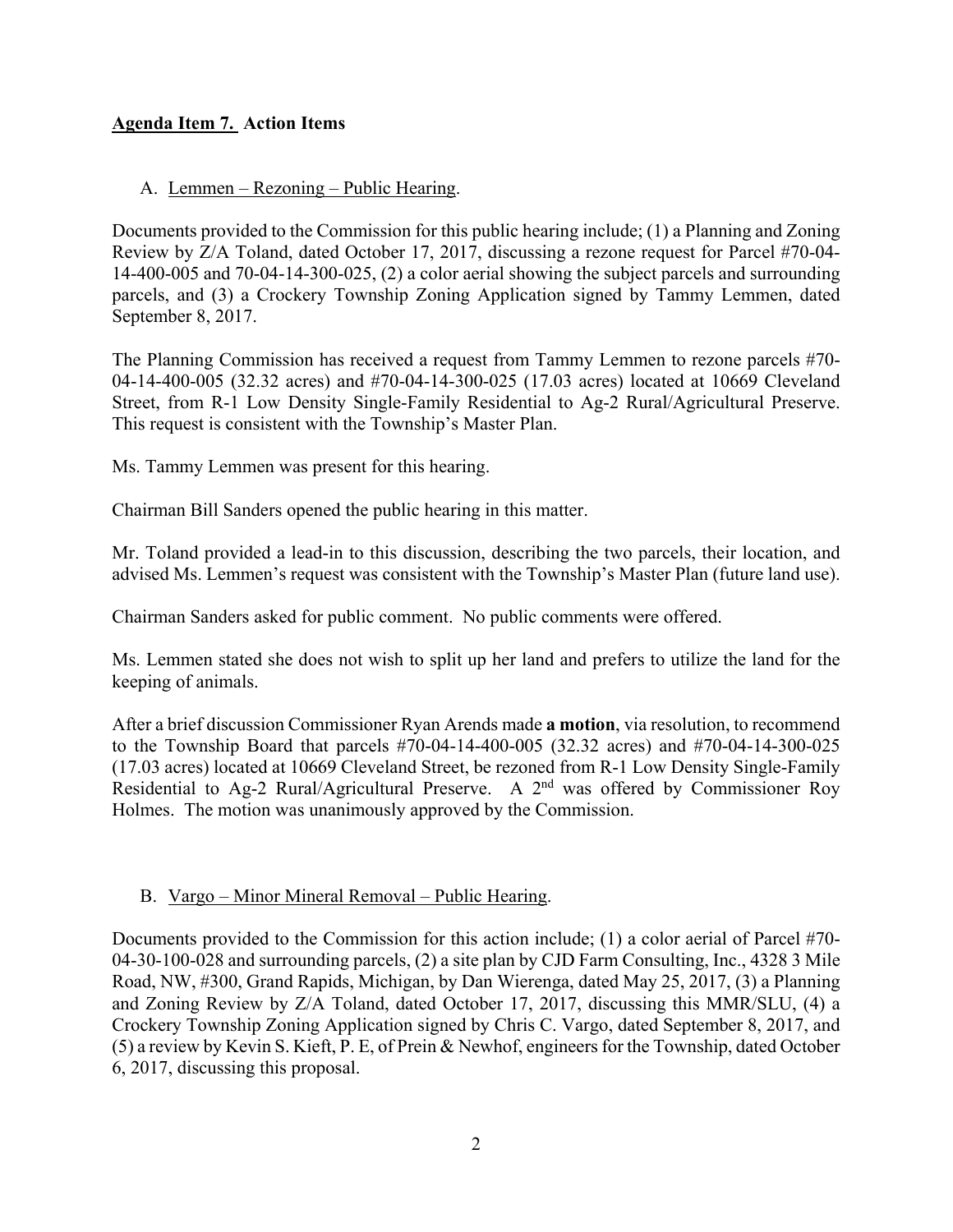The Planning Commission has received a request from Chris Vargo for a Special Land Use permit for a Minor Mineral Removal on parcel  $#70-04-30-100-015$  (17.46 acres) located at 15718 144<sup>th</sup> Avenue, in order to construct a 0.5 acre pond. Mr. Vargo intends to remove approximately 4300 cubic yards of soil and place it on an adjacent parcel, #70-04-30-100-028 (13.83 acres), also owned by Mr. Vargo. These parcels are currently zoned Ag-2 Rural/Agricultural Preservation.

Mr. Chris Vargo was present for this hearing.

Chairman Sanders opened the public hearing in this matter.

Mr. Toland opened the discussion by reviewing his comments found in the Planning and Zoning Review, and stating this would be a pond request if it were not for moving the spoils to an adjacent parcel.

The Prein & Newhof review noted that SESC and MDEQ permits have been obtained.

Mr. Vargo stated he will be doing the work himself, utilizing his own equipment. The haul route will remain entirely on his own property. Mr. Vargo advised he currently works an eight (8) day on and six (6) day off job schedule, allowing every other weekend off. Mr. Vargo stated he would work 9:00 A.M. to 6:00 P.M. on his six days off, which would include every other weekend. Mr. Vargo advised work on this project would likely cease around November 15, 2017, and resume in the spring. Mr. Vargo expects the project will be complete by July of 2018, when his SESC permit expires.

Chairman Sanders asked for public comment.

Mr. Michael Inman, who lives on the west side of 144<sup>th</sup> Avenue, across the street from Mr. Vargo's property, asked about proposed hours of operation and if they would include weekends.

Ms. Donna Vargo, who lives adjacent to Chris Vargo's property, advised she has no problem with the hours of operation or work on weekends.

Ms. Sally Chittenden, a neighbor to the east, and the nearest resident to the work site, stated she has no objection to the hours and days of work proposed.

Mr. David Hohmeyer, a 144<sup>th</sup> Avenue resident, asked if any forested areas were being cut and removed. Mr. Vargo answered just brush was being removed to construct the pond, no sizable trees were being cut and removed.

After all public comments were heard, Chairman Sanders closed public comment.

The Commission noted the parcels involved are zoned agricultural and agricultural activities commonly occur seven days a week. The Commission also noted the work site is approximately  $\frac{1}{4}$  mile from 144<sup>th</sup> Avenue, which should help in minimizing the noise associated with excavation and moving of the spoils. Perceived problems may be reported to the Township during construction.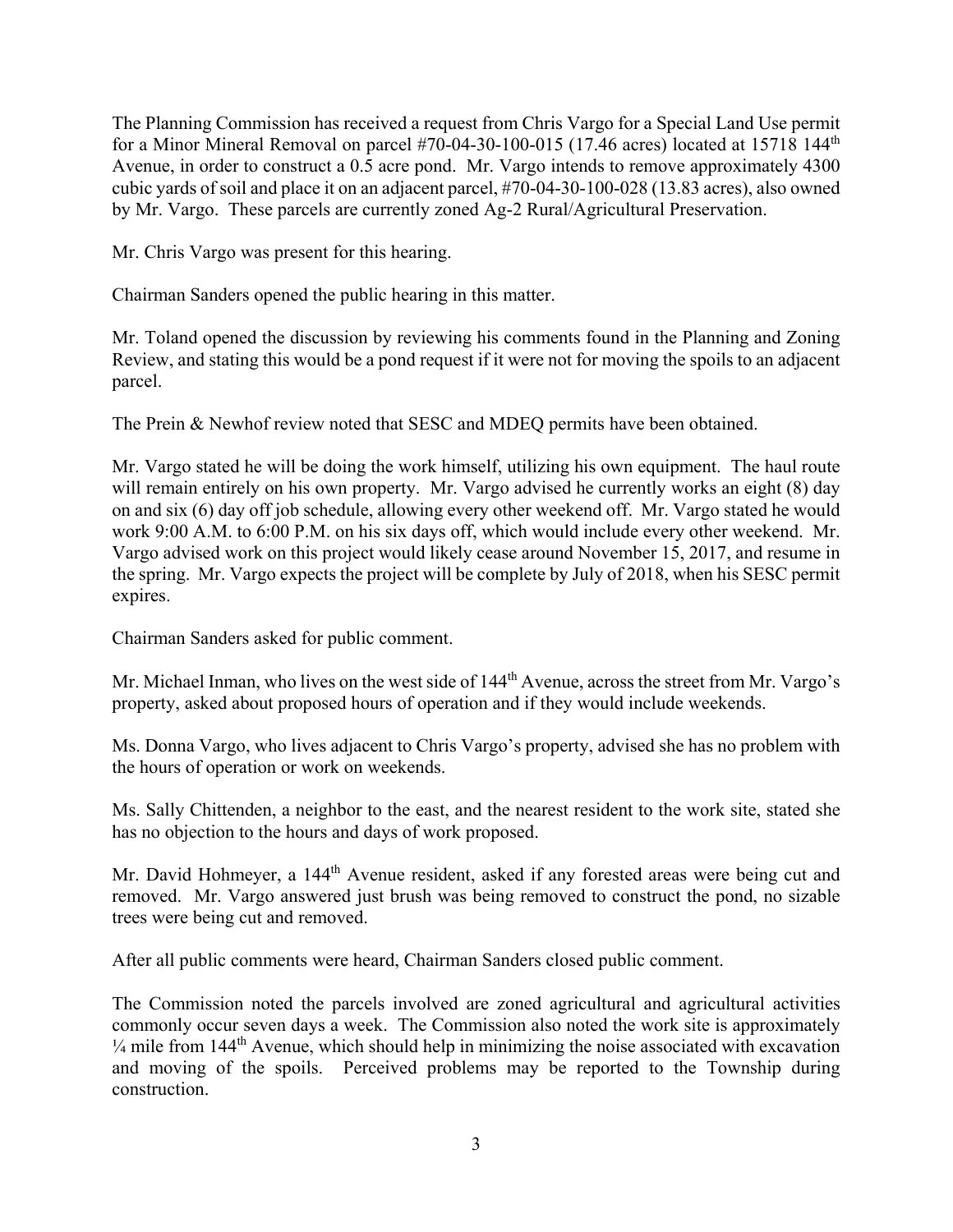Commissioner Rich Suchecki made **a motion**, via resolution, to approve this Special Land Use for a Minor Mineral removal, contingent on three conditions; (1) that Chris Vargo notify the Township upon completion of the project so the resulting pond may be inspected (that it meets Township construction standards), (2) that the project will be completed by July 31, 2018, and (3) that hours of operation will be 9:00 A. M. to 6:00 P.M., and may occur all days of the week, including weekends. A 2<sup>nd</sup> was offered by Commissioner Mike Munch. The motion was unanimously approved by the Commission.

# C. Grow Blue – Planned Mineral Removal – Public Hearing.

Documents provided to the Commission for this action include; (1) a Hydrogeological Certification – Groundwater Impact Analysis, by Lakeshore Environmental, Inc., 803 Verhoeks Street, Grand Haven, Michigan, 49417, authored by Nathan C. Koella, EIT, Environmental Engineer, with attachments, (2) a site plan by Top Grade Aggregates LLC, 12501 Taft Street, Nunica, Michigan, dated March 17, 2017, (3) a Project Narrative, dated September 12, 2017, by Lakeshore Environmental, Inc., (4) a Planning and Zoning Review by Z/A Toland, dated October 17, 2017, discussing this proposal, (5) four color photographs of the existing pond to be extended, (6) a review by Kevin S. Kieft, P. E., of Prein & Newhof, engineers for the Township, dated October 10, 2017, discussing this proposal, and (7) a Crockery Township Zoning Application, signed by Marc Clark, Top Grade Aggregates, LLC, dated September 8, 2017..

The Planning Commission has received a request from Top Grade Aggregates LLC, on behalf of Grow Blue LLC, for a Special Land Use permit for a Planned Mineral Removal on parcels #70- 04-04-100-018 and #70-04-04-300-007 (total of 163.3 Acres) located at 12601 Taft Street. This parcel is currently zoned Ag-2 Rural/Agricultural Preservation.

Mr. Marc Clark of Top Grade Aggregates LLC was present on behalf of his client, Grow Blue LLC, West Olive, Michigan.

Mr. Toland provided a brief history of the property and presented a number of questions associated with his review and the Prein & Newhof review. Mr. Toland advised the applicant wishes to remove approximately 86,000 cubic yards of sand, expanding the existing pond from 1 acre to 4.5 acres in size. Mr. Toland further suggested the two parcels will need to be combined to meet setbacks.

Chairman Bill Sanders opened the public hearing and asked for comment.

Duane Smith, who lives adjacent to the Grow Blue property, stated he has no objection to the pond, however, he voiced a complaint regarding the manipulation of soil drainage in the blueberry fields, which he believes causes flooding of his property during rain events. Mr. Smith was referred to the County's Water Resource Office (Drain Commission) and the County Road Commission.

Brian and Molly Paggeot, who live approximately 80 feet from the driveway used to haul out material (during the original pond construction) stated the large trucks literally rattle their home